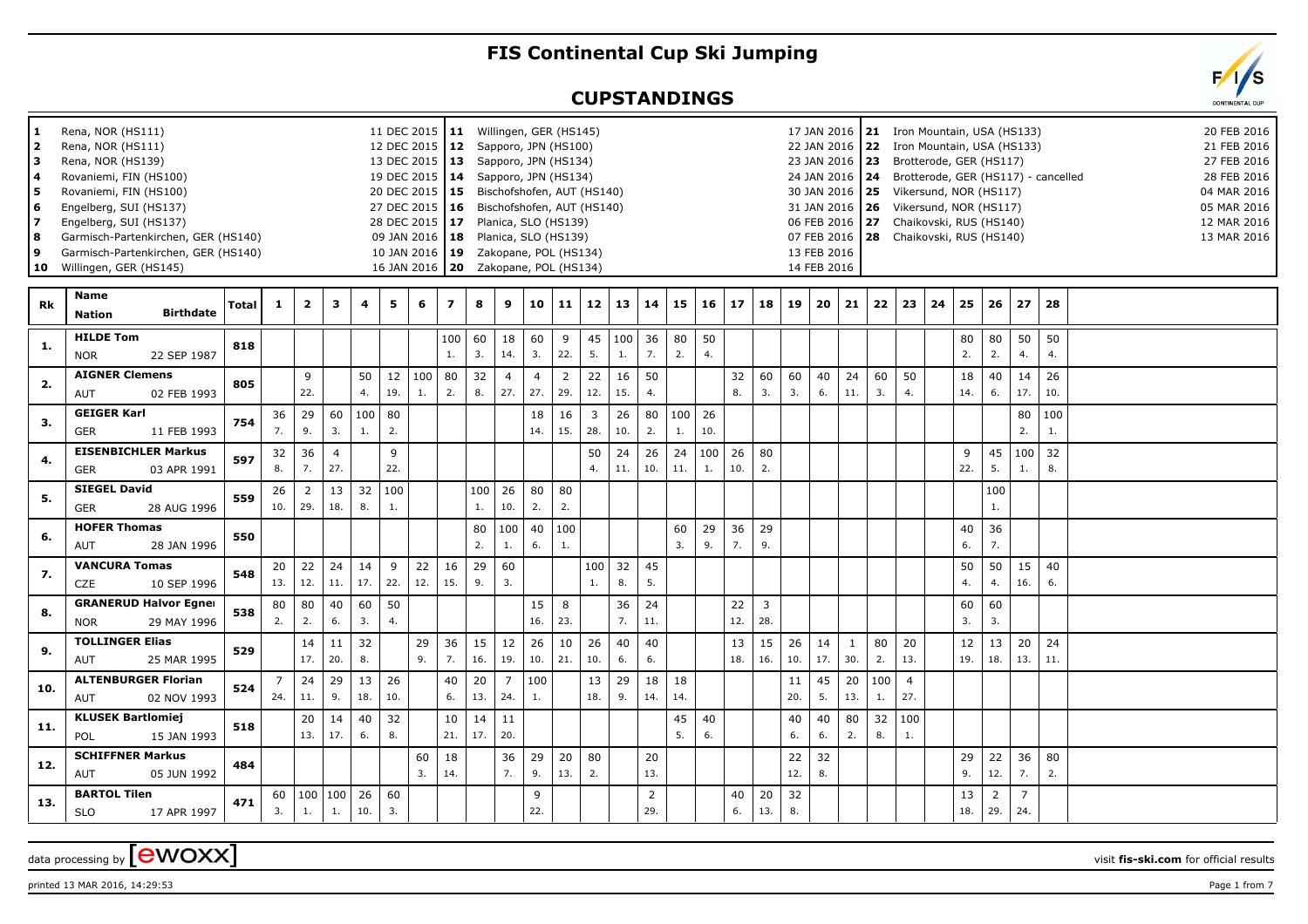| Rk  | Name<br><b>Birthdate</b><br><b>Nation</b>         | Total | $\mathbf{1}$    | $\overline{\mathbf{2}}$ | 3                     | 4                     | 5              | 6         | $\overline{ }$ | 8              | 9              | 10            | 11        | 12                    | 13                    | 14             | 15        | $\vert$ 16          | 17        | 18                    | 19           | 20        | 21                     | 22        | 23        | 24 | 25                    | 26        | 27           | 28        |  |
|-----|---------------------------------------------------|-------|-----------------|-------------------------|-----------------------|-----------------------|----------------|-----------|----------------|----------------|----------------|---------------|-----------|-----------------------|-----------------------|----------------|-----------|---------------------|-----------|-----------------------|--------------|-----------|------------------------|-----------|-----------|----|-----------------------|-----------|--------------|-----------|--|
|     |                                                   |       |                 |                         |                       |                       |                |           |                |                |                |               |           |                       |                       |                |           |                     |           |                       |              |           |                        |           |           |    |                       |           |              |           |  |
| 14. | <b>PASCHKE Pius</b><br>20 MAY 1990                | 459   | 29<br>9.        | 32<br>8.                | 50<br>4.              | $\overline{7}$<br>24. | 40<br>6.       |           |                | 24<br>11.      | 6<br>25.       | $20\,$<br>13. | 60<br>3.  | $\overline{2}$<br>29. | 15<br>16.             | 29<br>9.       |           |                     | 15<br>16. | 11<br>20.             |              |           | 10 <sub>1</sub><br>21. | 26<br>10. | 36<br>7.  |    | 14<br>17.             | 11<br>20. | 22<br>12.    |           |  |
|     | GER                                               |       |                 |                         |                       |                       |                |           |                |                |                |               |           |                       |                       |                |           |                     |           |                       |              |           |                        |           |           |    |                       |           |              |           |  |
| 15. | <b>ROEE Espen</b><br>26 JUL 1993<br><b>NOR</b>    | 391   | 24<br>11.       | 45<br>5.                | 20<br>13.             | 18<br>14.             | 22<br>12.      |           | 6<br>25.       | 8<br>23.       | 16<br>15.      | 36<br>7.      | 26<br>10. | 26<br>10.             | 22<br>12.             | 32<br>8.       |           |                     | 6<br>25.  | $\overline{2}$<br>29. |              |           | 22<br>12.              | 40<br>6.  | 12<br>19. |    | 8<br>23.              |           |              |           |  |
|     | <b>NAGLIC Tomaz</b>                               |       |                 |                         |                       |                       |                |           |                |                |                |               |           |                       |                       |                |           |                     |           |                       |              |           |                        |           |           |    |                       |           |              |           |  |
| 15. | <b>SLO</b><br>18 JUL 1989                         | 391   | 3<br>28.        | 16<br>15.               | 32<br>8.              |                       | 13<br>18.      | 10<br>21. | 24<br>11.      | 40<br>6.       | 40<br>6.       | 50<br>4.      | 14<br>17. |                       | $\overline{7}$<br>24. | 16<br>15.      | 26<br>10. |                     | 60<br>3.  | 40<br>6.              |              |           |                        |           |           |    |                       |           |              |           |  |
|     | <b>ASCHENWALD Philipp</b>                         |       | 11              | 13                      | 18                    | 12                    |                |           | 26             |                |                |               |           |                       |                       |                |           |                     | 100       | 100                   | 80           | 16        |                        |           |           |    |                       |           |              |           |  |
| 17. | 12 NOV 1995<br>AUT                                | 376   | 20.             | 18.                     | 14.                   | 19.                   |                |           | 10.            |                |                |               |           |                       |                       |                |           |                     | 1.        | 1.                    | 2.           | 15.       |                        |           |           |    |                       |           |              |           |  |
| 18. | <b>BJERKEENGEN Fredrik</b>                        | 368   | 50              | 60                      | 18                    | 80                    | 45             | 14        | 9              |                |                |               |           |                       |                       |                | 32        | 7                   |           | 13                    |              |           | 29                     | 11        |           |    |                       |           |              |           |  |
|     | 11 NOV 1988<br><b>NOR</b>                         |       | 4.              | 3.                      | 14.                   | 2.                    | 5.             | 17.       | 22.            |                |                |               |           |                       |                       |                | 8.        | 24.                 |           | 18.                   |              |           | 9.                     | 20.       |           |    |                       |           |              |           |  |
| 19. | <b>HVALA Jaka</b>                                 | 356   | 10              |                         | 10                    | 4                     | $\overline{2}$ |           |                |                |                | 45            | 45        | 60                    | 80                    | 100            |           |                     |           |                       |              |           |                        |           |           |    |                       |           |              |           |  |
|     | 15 JUL 1993<br><b>SLO</b>                         |       | 21.             |                         | 21.                   | 27.                   | 29.            |           |                |                |                | 5.            | 5.        | 3.                    | 2.                    | 1.             |           |                     |           |                       |              |           |                        |           |           |    |                       |           |              |           |  |
| 20. | <b>HAMANN Martin</b>                              | 347   |                 |                         |                       |                       |                | 12        | $\overline{2}$ | 36             | 29             |               | 22        | 36                    | 45                    | 9              | 10        | 12                  |           |                       | 16           |           |                        |           |           |    |                       | 18        | 40           | 60        |  |
|     | 10 APR 1997<br><b>GER</b>                         |       |                 |                         |                       |                       |                | 19.       | 29.            | 7.             | 9.             |               | 12.       | 7.                    | 5.                    | 22.            | 21.       | 19.                 |           |                       | 15.          |           |                        |           |           |    |                       | 14.       | 6.           | 3.        |  |
| 21. | <b>WOHLGENANNT Ulrich</b>                         | 334   |                 |                         |                       |                       |                |           |                |                |                |               |           |                       |                       |                | 20        | 36                  | 18        | 18                    | 100          | 100       | 14                     | 18        | 10        |    |                       |           |              |           |  |
|     | 01 AUG 1994<br>AUT                                |       |                 |                         |                       |                       |                |           |                |                |                |               |           |                       |                       |                | 13.       | 7.                  | 14.       | 14.                   | 1.           | 1.        | 17.                    | 14.       | 21.       |    |                       |           |              |           |  |
| 22. | <b>PAVLOVCIC Bor</b>                              | 322   |                 |                         |                       |                       |                | 26        | 12             | 50             | 22             | 24            | 13        |                       | 13                    | 60             |           |                     | 16        | 45                    |              |           |                        |           |           |    | 26                    | 15        |              |           |  |
|     | <b>SLO</b><br>27 JUN 1998                         |       |                 |                         |                       |                       |                | 10.       | 19.            | 4.             | 12.            | 11.           | 18.       |                       | 18.                   | 3.             |           |                     | 15.       | 5.                    |              |           |                        |           |           |    | 10.                   | 16.       |              |           |  |
| 23. | <b>JUSTIN Rok</b>                                 | 305   |                 |                         |                       | 36                    | 29             | 9         | 13             | $\overline{2}$ | $\overline{3}$ |               |           |                       |                       |                |           |                     |           | 5                     | 29           | 15        | 12                     | 13        | 5         |    | 100                   | 20        | $\mathbf{1}$ | 13        |  |
|     | <b>SLO</b><br>06 APR 1993                         |       |                 |                         |                       | 7.                    | 9.             | 22.       | 18.            | 29.            | 28.            |               |           |                       |                       |                |           |                     |           | 26.                   | 9.           | 16.       | 19.                    | 18.       | 26.       |    | 1.                    | 13.       | 30.          | 18.       |  |
| 24. | <b>BJOERENG Joacim Oeder</b>                      | 297   |                 |                         |                       |                       |                |           |                |                |                | 14            | 40        |                       |                       |                | 36        | 18                  | 20        | $\overline{4}$        |              |           | 26                     | 45        | 29        |    | 36                    | 29        |              |           |  |
|     | 14 DEC 1995<br><b>NOR</b>                         |       |                 |                         |                       |                       |                |           |                |                |                | 17.           | 6.        |                       |                       |                | 7.        | 14.                 | 13.       | 27.                   |              |           | 10.                    | 5.        | 9.        |    | 7.                    | 9.        |              |           |  |
| 25. | <b>STEKALA Andrzej</b>                            | 272   | 100             |                         | 80                    |                       |                | 32        | 60             |                |                |               |           |                       |                       |                |           |                     |           |                       |              |           |                        |           |           |    |                       |           |              |           |  |
|     | 30 JUN 1995<br>POL                                |       | 1.              |                         | 2.                    |                       |                | 8.        | 3.             |                |                |               |           |                       |                       |                |           |                     |           |                       |              |           |                        |           |           |    |                       |           |              |           |  |
| 26. | <b>SEMENIC Anze</b>                               | 262   |                 |                         |                       |                       |                |           |                |                |                |               |           |                       | 11<br>20.             |                |           |                     | 80<br>2.  | 26<br>10.             | 36<br>7.     | 13<br>18. |                        | 24<br>11. |           |    |                       | 9         | 45<br>5.     | 18<br>14. |  |
|     | 01 AUG 1993<br><b>SLO</b>                         |       |                 |                         |                       |                       |                |           |                |                |                |               |           |                       |                       |                |           |                     |           |                       |              |           |                        |           |           |    |                       | 22.       |              |           |  |
| 27. | <b>KUBACKI Dawid</b><br>12 MAR 1990<br><b>POL</b> | 255   |                 |                         |                       |                       |                | 80<br>2.  | 50<br>4.       | 45<br>5.       | 80<br>2.       |               |           |                       |                       |                |           |                     |           |                       |              |           |                        |           |           |    |                       |           |              |           |  |
|     | <b>POGRAJC Andraz</b>                             |       |                 |                         |                       |                       |                |           |                |                |                |               |           |                       |                       |                |           |                     |           |                       |              |           |                        |           |           |    |                       |           |              |           |  |
| 28. | 26 SEP 1991<br><b>SLO</b>                         | 252   | 40<br>6.        | 15<br>16.               | 36<br>7.              | 11<br>20.             | 18<br>14.      |           | 45<br>5.       |                |                |               |           |                       |                       |                | 29<br>9.  | 22<br>12.           |           |                       |              |           |                        |           |           |    | $\overline{7}$<br>24. | 8<br>23.  | 13<br>18.    | 8<br>23.  |  |
|     | <b>KOZISEK Cestmir</b>                            |       |                 |                         |                       |                       |                |           |                |                |                |               |           |                       |                       |                |           |                     |           |                       |              |           |                        |           |           |    |                       |           |              |           |  |
| 29. | 09 NOV 1991<br><b>CZE</b>                         | 249   | 22<br>12.       |                         | $\overline{7}$<br>24. | 5<br>26.              | 11<br>20.      |           |                | 18<br>14.      | 50<br>4.       | 16<br>15.     | 32<br>8.  |                       |                       |                | 22<br>12. | $\mathbf{1}$<br>30. |           |                       |              |           |                        |           | 36<br>7.  |    | 15<br>16.             | 14<br>17. |              |           |  |
|     | <b>NEUMAYER Michael</b>                           |       | 18 <sup>1</sup> |                         |                       | 15                    | 36             |           |                |                |                |               | 24        |                       |                       |                |           |                     |           | $\overline{7}$        | 9            | 18        |                        | 50        |           |    |                       |           |              |           |  |
| 30. | GER<br>15 JAN 1979                                | 247   | 14.             | 26<br>10.               | 26<br>10.             | 16.                   | 7.             |           |                |                |                |               | 11.       |                       |                       |                |           |                     |           | 24.                   | 22.          | 14.       | 18<br>14.              | 4.        |           |    |                       |           |              |           |  |
|     | <b>FUCHS Tim</b>                                  |       | 13              | 8                       |                       | 24                    |                |           |                | 16             | 45             | 6             |           | 12                    | 8                     | $\overline{4}$ |           |                     | 45        | 22                    | 20           | 8         |                        |           |           |    |                       |           |              |           |  |
| 31. | GER<br>03 AUG 1997                                | 231   | 18.             | 23.                     |                       | 11.                   |                |           |                | 15.            | 5.             | 25.           |           | 19.                   | 23.                   | 27.            |           |                     | 5.        | 12.                   | 13.          | 23.       |                        |           |           |    |                       |           |              |           |  |
|     | <b>DIETHART Thomas</b>                            |       | $\overline{4}$  | $\overline{7}$          |                       | 22                    | 10             |           |                |                |                |               |           |                       |                       |                | 16        | 16                  | 14        | 14                    | $\mathbf{1}$ | 80        | 13                     | 22        |           |    |                       |           |              |           |  |
| 32. | AUT<br>25 FEB 1992                                | 219   | 27.             | 24.                     |                       | 12.                   | 21.            |           |                |                |                |               |           |                       |                       |                | 15.       | 15.                 | 17.       | 17.                   | 30.          | 2.        | 18.                    | 12.       |           |    |                       |           |              |           |  |

printed 13 MAR 2016, 14:29:53 **Page 2** from 7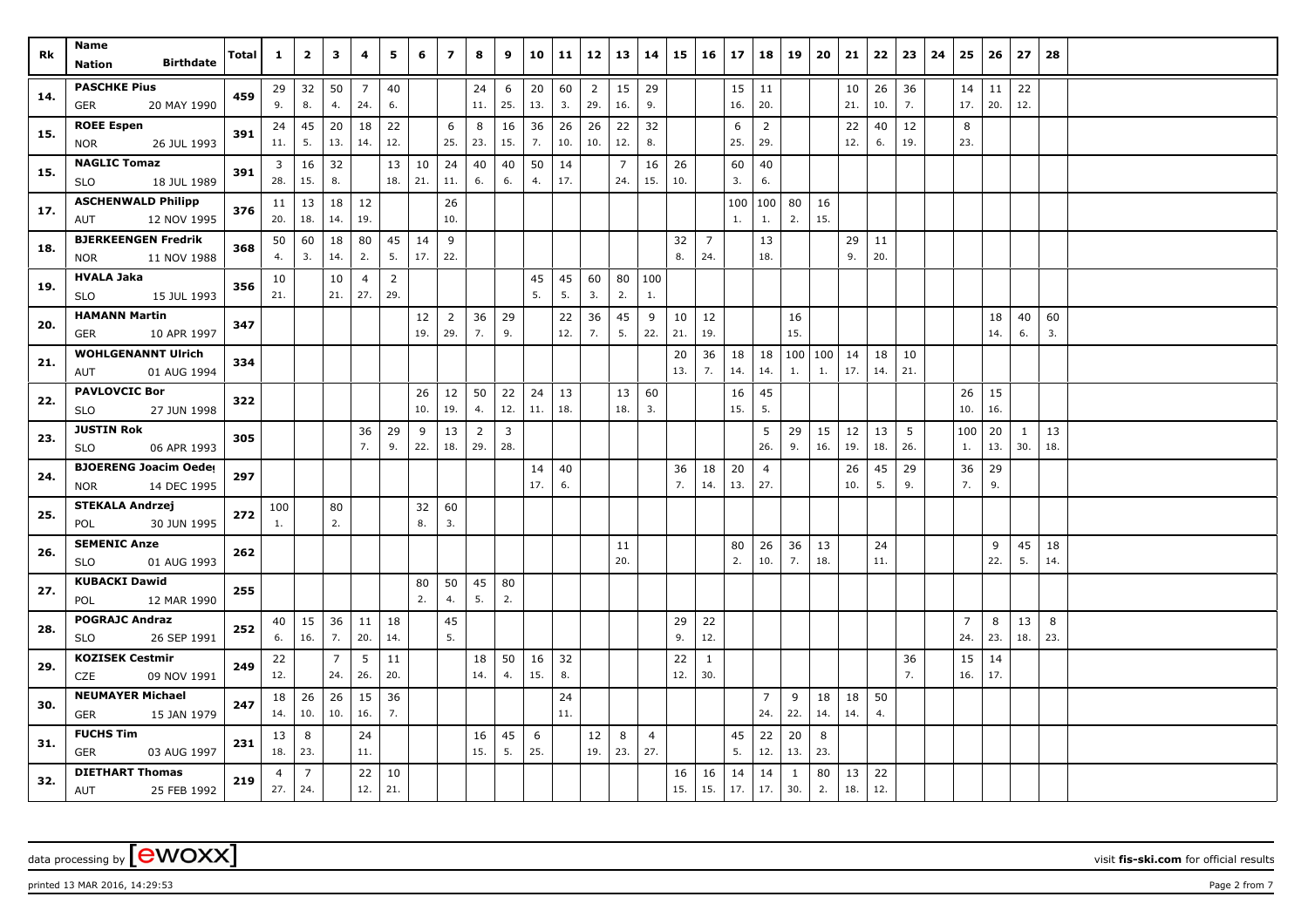| Rk  | Name<br><b>Birthdate</b><br><b>Nation</b>            | Total | $\mathbf{1}$ | $\overline{2}$      | $\mathbf{3}$          | 4                     | 5         | 6                   | $\overline{z}$ | 8                              | 9         | 10                    | 11        | $12 \mid 13$ |           | 14                  | 15                    | $16 \mid 17$ |                       | 18        | 19        | 20        | 21        | 22                    | 23        | 24 | 25        | 26                    | 27            | 28                    |  |
|-----|------------------------------------------------------|-------|--------------|---------------------|-----------------------|-----------------------|-----------|---------------------|----------------|--------------------------------|-----------|-----------------------|-----------|--------------|-----------|---------------------|-----------------------|--------------|-----------------------|-----------|-----------|-----------|-----------|-----------------------|-----------|----|-----------|-----------------------|---------------|-----------------------|--|
| 33. | <b>WOLNY Jakub</b><br>15 MAY 1995<br>POL             | 203   | 18<br>14.    |                     | $\mathbf{3}$<br>28.   | $\overline{2}$<br>29. | 24<br>11. | $\mathbf{1}$<br>30. | 15<br>16.      |                                |           |                       |           |              |           |                     | $\overline{4}$<br>27. | 15<br>16.    | 8<br>23.              | 32<br>8.  | 15<br>16. | 50<br>4.  |           |                       |           |    |           |                       | $12\,$<br>19. | $\overline{4}$<br>27. |  |
| 34. | <b>PREVC Cene</b><br>12 MAR 1996<br><b>SLO</b>       | 193   |              |                     |                       |                       |           | 45<br>5.            | 32<br>8.       | $\overline{\mathbf{3}}$<br>28. | 8<br>23.  |                       |           |              |           |                     |                       |              |                       |           |           |           |           |                       |           |    |           |                       | 60<br>3.      | 45<br>5.              |  |
| 35. | <b>VELTA Rune</b><br>19 JUL 1989<br><b>NOR</b>       | 190   |              |                     |                       |                       |           |                     |                | 26<br>10.                      | 9<br>22.  | 13<br>18.             | 36<br>7.  |              | 20<br>13. | 12<br>19.           |                       |              |                       |           |           |           | 45<br>5.  | 29<br>9.              |           |    |           |                       |               |                       |  |
| 36. | <b>KRAUS Marinus</b><br>GER<br>13 FEB 1991           | 185   |              |                     |                       |                       |           |                     |                | 22<br>12.                      |           |                       |           | 22<br>12.    | 18<br>14. | $\mathbf{1}$<br>30. |                       |              | $\overline{4}$<br>27. |           | 6<br>25.  |           |           | 10<br>21.             |           |    | 32<br>8.  | 10<br>21.             | 24<br>11.     | 36<br>7.              |  |
| 36. | <b>HLAVA Lukas</b><br>10 SEP 1984<br>CZE             | 185   |              |                     |                       |                       |           |                     |                |                                |           |                       |           |              | 60<br>3.  | 22<br>12.           |                       |              | 5<br>26.              | 24<br>11. | 45<br>5.  | 29<br>9.  |           |                       |           |    |           |                       |               |                       |  |
| 36. | <b>INSAM Alex</b><br>19 DEC 1997<br>ITA              | 185   |              |                     |                       |                       |           |                     |                |                                |           |                       |           |              |           |                     | 40<br>6.              | 80<br>2.     | 29<br>9.              | 36<br>7.  |           |           |           |                       |           |    |           |                       |               |                       |  |
| 39. | <b>PRISLIC Ernest</b><br>30 SEP 1993<br><b>SLO</b>   | 183   |              |                     |                       |                       |           |                     |                |                                |           |                       |           |              |           |                     |                       |              | 3<br>28.              | 9<br>22.  | 18<br>14. |           | 60<br>3.  |                       | 13<br>18. |    | 3<br>28.  | 16<br>15.             | 32<br>8.      | 29<br>9.              |  |
| 39. | ZIOBRO Jan<br>24 JUN 1991<br>POL                     | 183   |              |                     |                       |                       |           |                     |                |                                |           | 12<br>19.             | 32<br>8.  |              |           |                     |                       | 8<br>23.     | 9<br>22.              |           | 24<br>11. | 60<br>3.  | 16<br>15. |                       |           |    |           |                       | 10<br>21.     | 12<br>19.             |  |
| 41. | <b>WINTER Paul</b><br>05 OCT 1997<br>GER             | 180   |              | 18<br>14.           | $\overline{2}$<br>29. | 6<br>25.              | 18<br>14. |                     |                | 10<br>21.                      |           |                       |           |              |           |                     | $\overline{3}$<br>28. |              |                       |           |           |           | 32<br>8.  | 20<br>13.             | 16<br>15. |    | 24<br>11. | $\overline{7}$<br>24. | 18<br>14.     | 6<br>25.              |  |
| 42. | <b>HUBER Daniel</b><br>AUT<br>02 JAN 1993            | 178   |              |                     |                       |                       |           |                     |                |                                |           |                       |           | 16<br>15.    | 50<br>4.  | 15<br>16.           |                       |              |                       |           |           |           |           | $\overline{7}$<br>24. | 80<br>2.  |    |           |                       |               | 10<br>21.             |  |
| 43. | <b>STURSA Vojtech</b><br>CZE<br>03 AUG 1995          | 171   | 8<br>23.     |                     | 5 <sup>5</sup><br>26. |                       |           | 20<br>13.           | 22<br>12.      | $\overline{7}$<br>24.          |           | 32<br>8.              | 11<br>20. | 18<br>14.    | 10<br>21. | 13<br>18.           |                       |              |                       |           |           |           |           |                       | 18<br>14. |    |           |                       |               | $\overline{7}$<br>24. |  |
| 44. | <b>MURANKA Klemens</b><br>31 AUG 1994<br>POL         | 170   |              |                     |                       |                       |           |                     |                |                                |           |                       |           |              |           |                     |                       |              | 24<br>$11.$           | 16<br>15. | 50<br>4.  |           |           |                       | 40<br>6.  |    |           |                       | 26<br>10.     | 14<br>17.             |  |
| 45. | <b>GLASDER Michael</b><br>27 MAR 1989<br>USA         | 169   |              |                     |                       |                       |           |                     |                |                                |           |                       |           |              |           |                     |                       | 24<br>11.    | 11<br>20.             | 10<br>21. | 10<br>21. |           | 100<br>1. | $\vert$ 14<br>17.     |           |    |           |                       |               |                       |  |
| 46. | <b>KOFLER Andreas</b><br>17 MAY 1984<br>AUT          | 165   |              |                     |                       |                       |           | 36<br>7.            | $20\,$<br>13.  | 13<br>18.                      | 24<br>11. | 22<br>12.             | 50<br>4.  |              |           |                     |                       |              |                       |           |           |           |           |                       |           |    |           |                       |               |                       |  |
| 47. | <b>ZYLA Piotr</b><br>POL<br>16 JAN 1987              | 162   |              |                     |                       |                       |           |                     |                |                                |           |                       |           |              |           |                     | $\overline{2}$<br>29. | 60<br>3.     | 50<br>4.              | 50<br>4.  |           |           |           |                       |           |    |           |                       |               |                       |  |
| 48. | <b>JOHANSSON Robert</b><br>23 MAR 1990<br><b>NOR</b> | 160   |              |                     |                       |                       |           |                     |                |                                |           |                       |           |              |           |                     |                       | 5<br>26.     |                       |           |           |           | 50<br>4.  | 36<br>7.              | 24<br>11. |    | 16<br>15. | 29<br>9.              |               |                       |  |
| 49. | <b>BOYD-CLOWES Mackenzi</b><br>CAN<br>13 JUL 1991    | 140   | 45<br>5.     | 50<br>4.            | 45<br>5.              |                       |           |                     |                |                                |           |                       |           |              |           |                     |                       |              |                       |           |           |           |           |                       |           |    |           |                       |               |                       |  |
| 50. | <b>EGLOFF Luca</b><br>SUI<br>06 JUN 1995             | 131   |              |                     |                       |                       |           | 50<br>4.            | 29<br>9.       |                                |           |                       |           |              |           |                     | $\overline{7}$<br>24. | 45<br>5.     |                       |           |           |           |           |                       |           |    |           |                       |               |                       |  |
| 51. | <b>MIETUS Krzysztof</b><br>POL<br>08 MAR 1991        | 128   | 16.          | $15 \mid 12$<br>19. |                       | 20<br>13.             | 5<br>26.  |                     |                | 5<br>$26.$ 21.                 | 10        | $\overline{3}$<br>28. | 1<br>30.  |              |           |                     |                       |              |                       |           |           | 10<br>21. |           |                       | 45<br>5.  |    | 2<br>29.  |                       |               |                       |  |

data processing by **CWOXX** visit fis-ski.com for official results

printed 13 MAR 2016, 14:29:53 **Page 3** from 7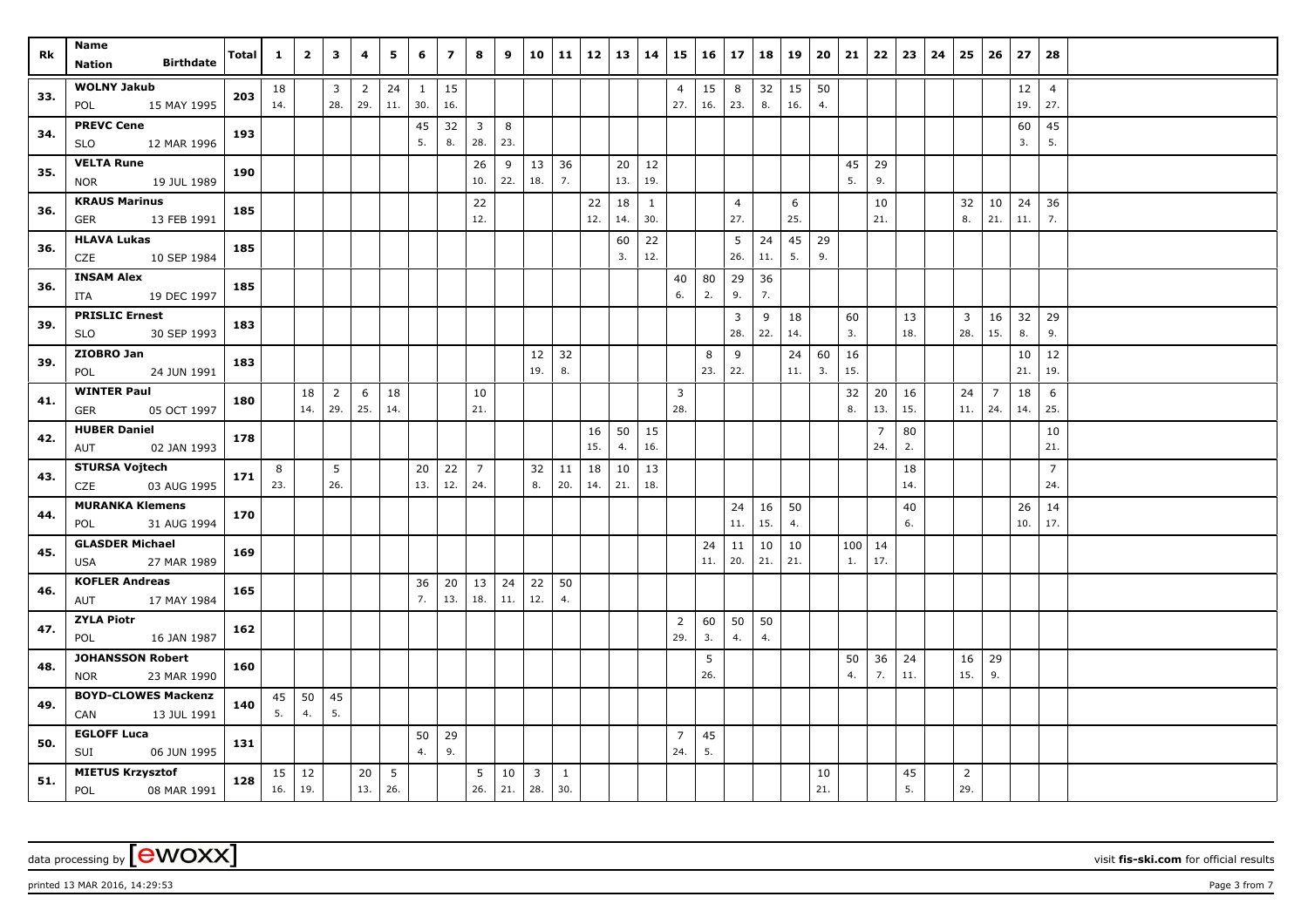| Rk  | Name<br><b>Birthdate</b>                               | Total | $\mathbf{1}$                 | $\overline{2}$          | 3                   | 4        | 5                              | 6         | $\overline{\mathbf{z}}$ | 8                     | 9         | 10                    | 11                    | $12$      | 13                    | 14        | 15                  | 16                    | 17                    | 18           | 19                    | 20                | 21                    | 22                    | 23                  | 24 | 25        | 26                    | 27  | 28        |  |
|-----|--------------------------------------------------------|-------|------------------------------|-------------------------|---------------------|----------|--------------------------------|-----------|-------------------------|-----------------------|-----------|-----------------------|-----------------------|-----------|-----------------------|-----------|---------------------|-----------------------|-----------------------|--------------|-----------------------|-------------------|-----------------------|-----------------------|---------------------|----|-----------|-----------------------|-----|-----------|--|
|     | <b>Nation</b>                                          |       |                              |                         |                     |          |                                |           |                         |                       |           |                       |                       |           |                       |           |                     |                       |                       |              |                       |                   |                       |                       |                     |    |           |                       |     |           |  |
| 51. | <b>BIEGUN Krzysztof</b><br>21 MAY 1994<br>POL          | 128   |                              |                         |                     |          |                                |           |                         |                       |           | 8<br>23.              | 12<br>19.             |           |                       |           | 8<br>23.            | 14<br>17.             |                       | 12<br>19.    | 13<br>18.             | $\vert$ 26<br>10. |                       | 8<br>23.              | 26<br>10.           |    |           |                       |     | 1<br>30.  |  |
| 53. | <b>ZUPANCIC Miran</b><br>11 NOV 1989<br><b>SLO</b>     | 112   |                              |                         |                     | 45<br>5. | 14<br>17.                      |           |                         |                       | 13<br>18. |                       |                       |           |                       |           |                     |                       |                       |              |                       |                   | 36<br>7.              | $\overline{4}$<br>27. |                     |    |           |                       |     |           |  |
| 54. | <b>KANTYKA Przemyslaw</b><br><b>POL</b><br>15 DEC 1996 | 102   |                              |                         |                     |          |                                |           |                         |                       | 5<br>26.  | 11<br>20.             | 6<br>25.              | 9<br>22.  | 9<br>22.              | 11<br>20. | 13<br>18.           | 11<br>20.             |                       |              | 5<br>26.              | 22<br>12.         |                       |                       |                     |    |           |                       |     |           |  |
| 55. | <b>ALEXANDER Nicholas</b>                              | 92    |                              |                         | 9<br>22.            |          |                                |           |                         | $\mathbf{1}$<br>30.   | 32        |                       |                       |           |                       |           | 50                  |                       |                       |              |                       |                   |                       |                       |                     |    |           |                       |     |           |  |
|     | 24 AUG 1988<br>USA                                     |       |                              |                         |                     |          |                                |           |                         |                       | 8.        |                       |                       |           |                       |           | 4.                  |                       |                       |              |                       |                   |                       |                       |                     |    |           |                       |     |           |  |
| 56. | <b>SCHULER Andreas</b><br>30 DEC 1995<br>SUI           | 91    |                              |                         |                     |          |                                |           |                         |                       | 20<br>13. | $\overline{2}$<br>29. | $\overline{3}$<br>28. | 5<br>26.  | $\overline{4}$<br>27. | 5<br>26.  |                     |                       | $\overline{2}$<br>29. | 6<br>25.     | $\overline{2}$<br>29. |                   | 11<br>20.             | 16<br>15.             | 9<br>22.            |    | 6<br>25.  |                       |     |           |  |
| 57. | <b>LINDVIK Marius</b><br><b>NOR</b><br>27 JUN 1998     | 90    |                              | 40<br>6.                | 15<br>16.           |          |                                | 11<br>20. | 11<br>20.               |                       |           |                       |                       |           |                       |           |                     |                       |                       |              |                       |                   |                       |                       |                     |    | 10<br>21. | 3<br>28.              |     |           |  |
| 58. | <b>BIRCHLER Tobias</b><br>29 JUL 1997<br>SUI           | 88    |                              |                         | $\mathbf{1}$<br>30. |          |                                | 18<br>14. | $\overline{3}$<br>28.   |                       |           |                       |                       |           |                       |           |                     | $\overline{2}$<br>29. |                       |              |                       |                   |                       |                       | 15<br>16.           |    | 45<br>5.  | $\overline{4}$<br>27. |     |           |  |
| 59. | <b>POLASEK Viktor</b>                                  | 86    |                              |                         |                     |          |                                |           |                         |                       |           |                       | $\overline{4}$        |           |                       |           | 6                   | 13                    | $\overline{7}$        | $\mathbf{1}$ | $\overline{3}$        |                   |                       |                       |                     |    | 20        | 32                    |     |           |  |
|     | CZE<br>18 JUL 1997                                     |       |                              |                         |                     |          |                                |           |                         |                       |           |                       | 27.                   |           |                       |           | 25.                 | 18.                   | 24.                   | 30.          | 28.                   |                   |                       |                       |                     |    | 13.       | 8.                    |     |           |  |
| 60. | <b>SIEGEL Jonathan</b><br><b>GER</b><br>04 JUL 1998    | 75    |                              |                         |                     |          |                                | 15<br>16. | 8<br>23.                | $\overline{4}$<br>27. | 15<br>16. |                       |                       |           |                       |           | 11<br>20.           | 10<br>21.             | 12<br>19.             |              |                       |                   |                       |                       |                     |    |           |                       |     |           |  |
| 61. | <b>HUBER Stefan</b><br>08 MAR 1994<br>AUT              | 73    |                              |                         | 12<br>19.           |          |                                |           |                         |                       |           |                       |                       | 29<br>9.  | 14<br>17.             |           |                     |                       |                       |              |                       |                   | 9<br>22.              | 9<br>22.              |                     |    |           |                       |     |           |  |
| 62. | <b>ZNISZCZOL Aleksander</b><br>08 MAR 1994<br>POL      | 72    | 14<br>17.                    |                         |                     | 3<br>28. | $\overline{\mathbf{3}}$<br>28. |           |                         |                       |           | $\mathbf{1}$<br>30.   | $\overline{7}$<br>24. | 11<br>20. |                       | 14<br>17. |                     |                       |                       |              |                       |                   | $\overline{4}$<br>27. | $\mathbf{1}$<br>30.   | 14<br>17.           |    |           |                       |     |           |  |
| 63. | <b>TROFIMOV Roman Serge</b>                            | 71    |                              |                         | 9                   |          |                                | 6         |                         |                       |           |                       |                       | 11        |                       |           |                     |                       |                       | 8            |                       | 5                 |                       |                       |                     |    | 5         |                       | 11  | 16        |  |
|     | 19 NOV 1989<br><b>RUS</b>                              |       |                              |                         | 22.                 |          |                                | 25.       |                         |                       |           |                       |                       | 20.       |                       |           |                     |                       |                       | 23.          |                       | 26.               |                       |                       |                     |    | 26.       |                       | 20. | 15.       |  |
| 64. | <b>JELAR Ziga</b><br>22 OCT 1997<br><b>SLO</b>         | 70    |                              |                         |                     |          |                                |           |                         |                       |           | 5<br>26.              | 18<br>14.             |           |                       |           | 14<br>17.           | 32<br>8.              |                       |              |                       |                   |                       |                       | $\mathbf{1}$<br>30. |    |           |                       |     |           |  |
| 65. | <b>REISENAUER Janni</b><br>07 NOV 1997<br>AUT          | 68    |                              |                         |                     |          |                                |           |                         |                       |           |                       |                       |           |                       |           | 16<br>15.           | $\overline{3}$<br>28. |                       |              |                       |                   |                       |                       |                     |    | 22<br>12. | 12<br>19.             |     | 15<br>16. |  |
| 66. | <b>SELL Adrian</b><br>28 APR 1998<br><b>GER</b>        | 66    |                              |                         |                     |          |                                | 40<br>6.  |                         | 12<br>19.             | 14<br>17. |                       |                       |           |                       |           |                     |                       |                       |              |                       |                   |                       |                       |                     |    |           |                       |     |           |  |
| 67. | <b>KAELIN Pascal</b><br>11 JAN 1993<br>SUI             | 60    | 12 <sup>1</sup><br>$19.$ 28. | $\overline{\mathbf{3}}$ |                     |          |                                |           |                         |                       |           |                       |                       |           |                       |           | $\mathbf{1}$<br>30. | 9<br>22.              |                       |              |                       | 12<br>19.         | 8<br>23.              | 15<br>16.             |                     |    |           |                       |     |           |  |
| 67. | <b>HEINRICH Tim</b>                                    | 60    |                              |                         |                     |          |                                |           |                         |                       |           |                       |                       |           |                       |           |                     |                       |                       |              |                       |                   |                       |                       | 60                  |    |           |                       |     |           |  |
|     | <b>GER</b><br>06 MAY 1995                              |       |                              |                         |                     |          |                                |           |                         |                       |           |                       |                       |           |                       |           |                     |                       |                       |              |                       |                   |                       |                       | 3.                  |    |           |                       |     |           |  |
| 69. | <b>SINKOVEC Jure</b><br><b>SLO</b><br>03 JUL 1985      | 54    | $\mathbf{1}$<br>30.          | $\overline{4}$<br>27.   |                     | 8<br>23. | 15<br>16.                      | 16<br>15. |                         | 10<br>21.             |           |                       |                       |           |                       |           |                     |                       |                       |              |                       |                   |                       |                       |                     |    |           |                       |     |           |  |
| 70. | <b>SJOEEN Phillip</b><br><b>NOR</b><br>24 DEC 1995     | 53    | 9                            | 11<br>22.   20.         | 22<br>12.           |          |                                |           |                         | 11<br>20.             |           |                       |                       |           |                       |           |                     |                       |                       |              |                       |                   |                       |                       |                     |    |           |                       |     |           |  |

data processing by **CWOXX** visit fis-ski.com for official results

printed 13 MAR 2016, 14:29:53 **Page 4 from 7** Page 4 from 7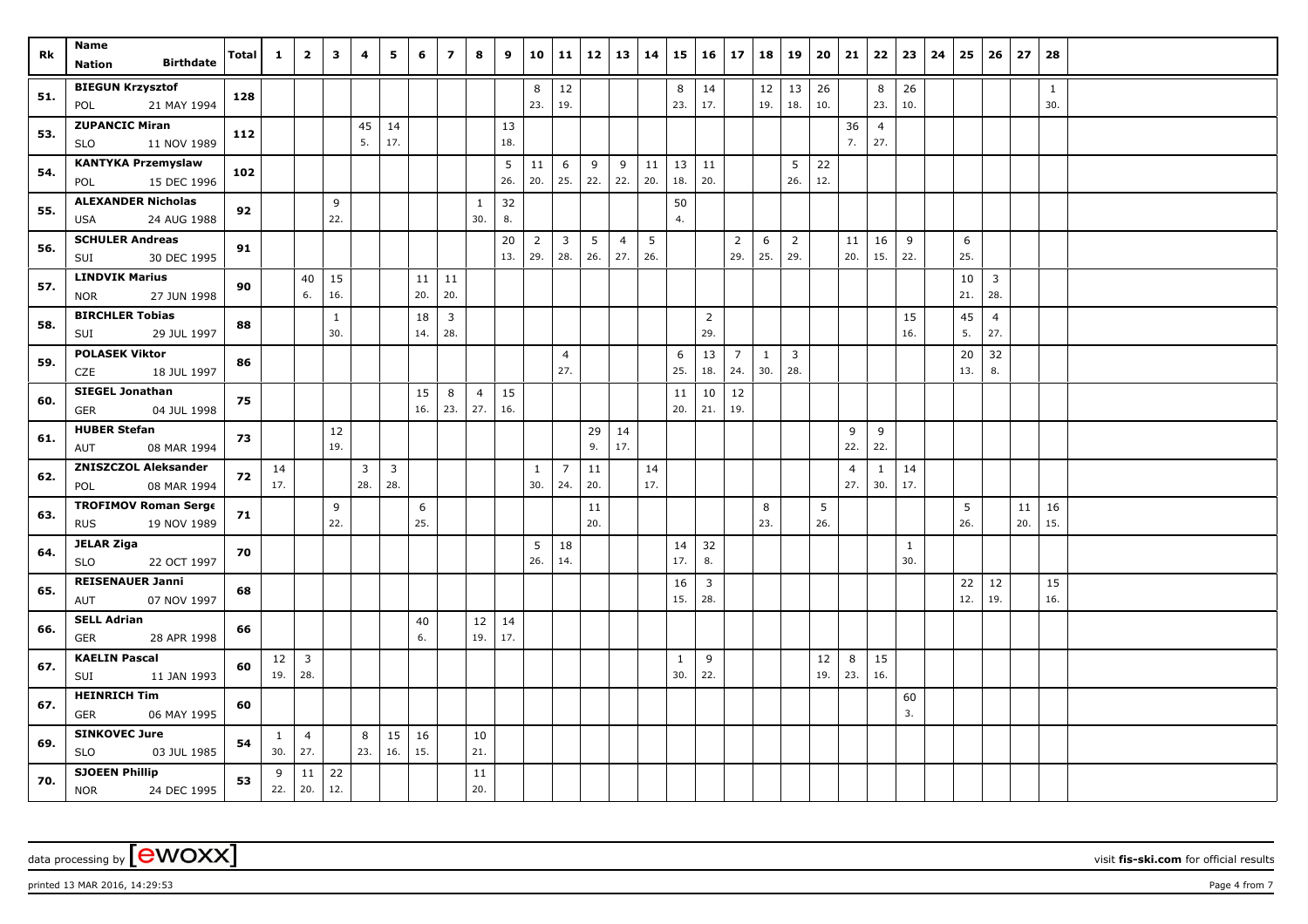| Rk  | Name<br><b>Birthdate</b>                           | <b>Total</b> | $\mathbf{1}$ | $\overline{\mathbf{2}}$ | 3 | 4 | 5   | 6              | $\overline{\phantom{a}}$ | 8           | 9              | 10             | 11  | 12             | 13                    | 14             | 15  | $16 \mid 17$   |              | 18 | 19       | 20             | 21             | 22              | $23 \mid$      | 24 | 25  | 26  | 27             | 28             |  |
|-----|----------------------------------------------------|--------------|--------------|-------------------------|---|---|-----|----------------|--------------------------|-------------|----------------|----------------|-----|----------------|-----------------------|----------------|-----|----------------|--------------|----|----------|----------------|----------------|-----------------|----------------|----|-----|-----|----------------|----------------|--|
|     | <b>Nation</b>                                      |              |              |                         |   |   |     |                |                          |             |                |                |     |                |                       |                |     |                |              |    |          |                |                |                 |                |    |     |     |                |                |  |
| 71. | <b>COLLOREDO Sebastian</b>                         | 50           |              |                         |   |   |     |                |                          |             |                |                |     |                |                       |                |     |                |              |    | 8        | 20             |                |                 | 22             |    |     |     |                |                |  |
|     | 09 SEP 1987<br>ITA                                 |              |              |                         |   |   |     |                |                          |             |                |                |     |                |                       |                |     |                |              |    | 23.      | 13.            |                |                 | 12.            |    |     |     |                |                |  |
| 71. | <b>RHOADS William</b><br>08 JUN 1995<br><b>USA</b> | 50           |              |                         |   |   |     |                |                          |             |                |                |     |                | $\overline{3}$<br>28. |                |     |                |              |    |          | 1<br>30.       | 40<br>6.       | 6<br>25.        |                |    |     |     |                |                |  |
|     | <b>NAKAMURA Naoki</b>                              |              |              |                         |   |   |     |                |                          |             |                |                |     | $\overline{7}$ | $\overline{5}$        | $\overline{7}$ |     |                |              |    |          |                |                |                 |                |    |     | 29  |                |                |  |
| 73. | <b>JPN</b><br>19 SEP 1996                          | 48           |              |                         |   |   |     |                |                          |             |                |                |     | 24.            | 26.                   | 24.            |     |                |              |    |          |                |                |                 |                |    |     | 9.  |                |                |  |
|     | <b>PUNGERTAR Matjaz</b>                            |              |              |                         |   |   |     |                |                          |             |                |                |     |                |                       |                |     |                | 11           |    | 14       | 6              |                | $\overline{3}$  | 11             |    |     |     |                |                |  |
| 74. | <b>SLO</b><br>14 AUG 1990                          | 45           |              |                         |   |   |     |                |                          |             |                |                |     |                |                       |                |     |                | 20.          |    | 17.      | 25.            |                | 28.             | 20.            |    |     |     |                |                |  |
| 75. | <b>LEITNER Clemens</b>                             | 41           |              |                         |   |   |     |                |                          |             |                |                |     |                |                       |                | 9   | 22             |              |    |          |                |                |                 |                |    |     |     | 8              | $\overline{2}$ |  |
|     | 07 NOV 1998<br>AUT                                 |              |              |                         |   |   |     |                |                          |             |                |                |     |                |                       |                | 22. | 12.            |              |    |          |                |                |                 |                |    |     |     | 23.            | 29.            |  |
| 75. | <b>QUECK Danny</b>                                 | 41           |              |                         |   |   |     | 13             | 14                       | 6           | $\overline{2}$ |                |     |                |                       |                |     |                |              |    |          |                | 6              |                 |                |    |     |     |                |                |  |
|     | 17 SEP 1989<br>GER                                 |              |              |                         |   |   |     | 18.            | 17.                      | $\vert$ 25. | 29.            |                |     |                |                       |                |     |                |              |    |          |                | 25.            |                 |                |    |     |     |                |                |  |
| 77. | <b>ITO Masamitsu</b>                               | 40           |              |                         |   |   |     |                |                          |             |                |                |     | 40<br>6.       |                       |                |     |                |              |    |          |                |                |                 |                |    |     |     |                |                |  |
|     | <b>JPN</b><br>27 FEB 1998                          |              |              |                         |   |   |     |                |                          |             |                |                |     |                |                       |                |     |                |              |    |          |                |                |                 |                |    |     |     |                |                |  |
| 78. | <b>PEIER Killian</b><br>28 MAR 1995<br>SUI         | 37           |              |                         |   |   |     |                |                          |             |                |                |     | 32<br>8.       |                       |                |     |                |              |    | 5<br>26. |                |                |                 |                |    |     |     |                |                |  |
|     | <b>BRASME Paul</b>                                 |              |              | 5                       |   |   |     | $\overline{2}$ |                          |             |                |                |     |                |                       |                | 5   | $\overline{4}$ |              |    |          |                |                |                 | $\overline{3}$ |    | 11  | 6   |                |                |  |
| 79. | 03 AUG 1997<br>FRA                                 | 36           |              | 26.                     |   |   |     | 29.            |                          |             |                |                |     |                |                       |                | 26. | 27.            |              |    |          |                |                |                 | 28.            |    | 20. | 25. |                |                |  |
|     | <b>KYTOESAHO Niko</b>                              |              |              |                         |   |   | 20  |                |                          |             |                | $\overline{7}$ | 5   |                |                       |                |     |                |              |    |          |                |                |                 |                |    |     |     |                |                |  |
| 80. | 18 DEC 1999<br>FIN                                 | 32           |              |                         |   |   | 13. |                |                          |             |                | 24.            | 26. |                |                       |                |     |                |              |    |          |                |                |                 |                |    |     |     |                |                |  |
| 81. | <b>MAKSIMOCHKIN Mikhail</b>                        | 30           |              |                         |   |   |     | 8              | $\mathbf{1}$             |             |                |                |     |                |                       | 6              |     |                |              |    |          | $\overline{4}$ |                |                 |                |    |     |     |                | 11             |  |
|     | 29 AUG 1993<br><b>RUS</b>                          |              |              |                         |   |   |     | 23.            | 30.                      |             |                |                |     |                |                       | 25.            |     |                |              |    |          | 27.            |                |                 |                |    |     |     |                | 20.            |  |
| 82. | <b>LEAROYD Jonathan</b>                            | 29           |              |                         |   |   |     | 24             | 5                        |             |                |                |     |                |                       |                |     |                |              |    |          |                |                |                 |                |    |     |     |                |                |  |
|     | FRA<br>03 NOV 2000                                 |              |              |                         |   |   |     | 11.            | 26.                      |             |                |                |     |                |                       |                |     |                |              |    |          |                |                |                 |                |    |     |     |                |                |  |
| 82. | <b>BICKNER Kevin</b>                               | 29           |              |                         |   |   |     |                |                          |             |                |                |     | 14             | $12\,$                | $\overline{3}$ |     |                |              |    |          |                |                |                 |                |    |     |     |                |                |  |
|     | 23 SEP 1996<br><b>USA</b>                          |              |              |                         |   |   |     |                |                          |             |                |                |     | 17.            | 19.                   | 28.            |     |                |              |    |          |                |                |                 |                |    |     |     |                |                |  |
| 82. | <b>HAZETDINOV Ilmir</b>                            | 29           |              |                         |   |   |     |                |                          |             |                |                |     |                |                       |                |     |                |              |    |          |                |                |                 |                |    |     |     | 29<br>9.       |                |  |
|     | 28 OCT 1991<br><b>RUS</b>                          |              |              |                         |   |   |     |                |                          |             |                |                |     |                |                       |                |     |                |              |    |          |                |                |                 |                |    |     |     |                |                |  |
| 85. | <b>DAMJAN Jernej</b><br>28 MAY 1983<br><b>SLO</b>  | 27           |              |                         |   |   |     |                |                          |             |                | 10<br>21.      |     | 15<br>16.      | $\overline{2}$<br>29. |                |     |                |              |    |          |                |                |                 |                |    |     |     |                |                |  |
|     | <b>KORNILOV Denis</b>                              |              |              |                         |   |   |     |                |                          |             |                |                |     |                |                       |                |     |                |              |    |          |                |                |                 |                |    |     |     | $\overline{4}$ | 22             |  |
| 86. | <b>RUS</b><br>17 AUG 1986                          | 26           |              |                         |   |   |     |                |                          |             |                |                |     |                |                       |                |     |                |              |    |          |                |                |                 |                |    |     |     | 27.            | 12.            |  |
|     | <b>KUS Jan</b>                                     |              |              |                         |   |   |     |                |                          |             |                |                |     |                |                       |                |     |                |              |    |          |                | $\overline{7}$ | 12              | 6              |    |     |     |                |                |  |
| 87. | <b>SLO</b><br>08 MAR 1998                          | 25           |              |                         |   |   |     |                |                          |             |                |                |     |                |                       |                |     |                |              |    |          |                | 24.            | 19.             | 25.            |    |     |     |                |                |  |
| 88. | <b>MODIC Andraz</b>                                | 24           |              |                         |   |   |     |                |                          |             |                |                |     |                |                       |                |     |                | $\mathbf{1}$ |    |          |                | 15             | $6\phantom{1}6$ | $\overline{2}$ |    |     |     |                |                |  |
|     | <b>SLO</b><br>23 OCT 1996                          |              |              |                         |   |   |     |                |                          |             |                |                |     |                |                       |                |     |                | 30.          |    |          |                | 16.            | 25.             | 29.            |    |     |     |                |                |  |
| 88. | <b>PODZORSKI Lukasz</b>                            | 24           |              |                         |   |   |     |                |                          |             |                |                |     |                |                       |                |     |                |              |    |          | 24             |                |                 |                |    |     |     |                |                |  |
|     | POL<br>25 JAN 1996                                 |              |              |                         |   |   |     |                |                          |             |                |                |     |                |                       |                |     |                |              |    |          | 11.            |                |                 |                |    |     |     |                |                |  |

printed 13 MAR 2016, 14:29:53 **Page 5** from 7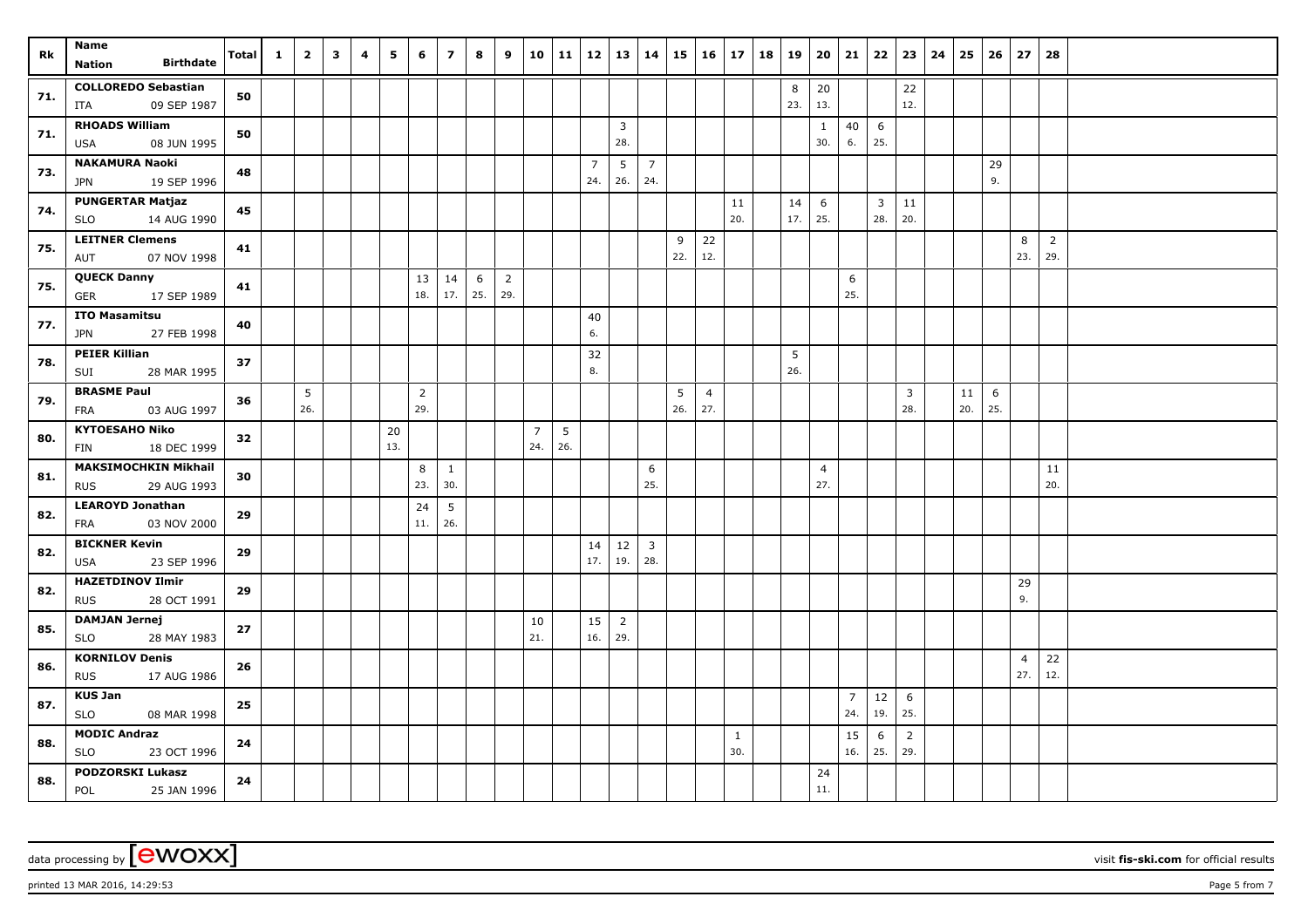| Rk   | Name                                                   | <b>Total</b> | $\mathbf{1}$ | $\overline{2}$                         | $\mathbf{3}$ | 4         | 5                     | 6                     | $\overline{z}$        | 8 | 9 | 10 | 11 12     |          | 13   14  |           |           | $15 \mid 16 \mid 17$ | 18 | 19                    | 20                    | 21 | $22 \mid 23$ |                       | 24 | 25 | 26 | 27        | 28                     |  |
|------|--------------------------------------------------------|--------------|--------------|----------------------------------------|--------------|-----------|-----------------------|-----------------------|-----------------------|---|---|----|-----------|----------|----------|-----------|-----------|----------------------|----|-----------------------|-----------------------|----|--------------|-----------------------|----|----|----|-----------|------------------------|--|
|      | <b>Birthdate</b><br><b>Nation</b>                      |              |              |                                        |              |           |                       |                       |                       |   |   |    |           |          |          |           |           |                      |    |                       |                       |    |              |                       |    |    |    |           |                        |  |
| 88.  | <b>AUNE Joakim</b><br>10 AUG 1993<br><b>NOR</b>        | 24           | 5<br>26.     | $\begin{array}{cc} \end{array}$<br>30. |              |           |                       |                       |                       |   |   |    |           |          |          |           |           |                      |    | $\overline{7}$<br>24. | 11<br>20.             |    |              |                       |    |    |    |           |                        |  |
| 91.  | <b>PEDERSEN Robin</b><br>31 AUG 1996<br><b>NOR</b>     | 23           |              |                                        |              | 16<br>15. | $\overline{7}$<br>24. |                       |                       |   |   |    |           |          |          |           |           |                      |    |                       |                       |    |              |                       |    |    |    |           |                        |  |
| 92.  | <b>KLIMOV Evgeniy</b><br>03 FEB 1994<br><b>RUS</b>     | 21           |              |                                        |              |           |                       |                       |                       |   |   |    |           |          |          |           |           |                      |    |                       |                       |    |              |                       |    |    |    | 16<br>15. | $5\phantom{.0}$<br>26. |  |
| 93.  | <b>VASSILIEV Dimitry</b><br>26 DEC 1979<br><b>RUS</b>  | 20           |              |                                        |              |           |                       |                       |                       |   |   |    |           |          |          |           |           |                      |    |                       |                       |    |              |                       |    |    |    |           | 20<br>13.              |  |
| 93.  | <b>ALAMOMMO Andreas</b><br>23 DEC 1998<br><b>FIN</b>   | 20           |              |                                        |              | 9<br>22.  | $\overline{4}$<br>27. |                       | $\overline{7}$<br>24. |   |   |    |           |          |          |           |           |                      |    |                       |                       |    |              |                       |    |    |    |           |                        |  |
| 95.  | <b>GREIDERER Simon</b><br>18 JAN 1996<br>AUT           | 18           |              |                                        |              |           |                       |                       |                       |   |   |    |           |          |          |           | 12<br>19. | 6<br>25.             |    |                       |                       |    |              |                       |    |    |    |           |                        |  |
| 96.  | <b>AALTO Antti</b><br>02 APR 1995<br><b>FIN</b>        | 17           |              |                                        |              |           | $\mathbf{1}$<br>30.   |                       |                       |   |   |    |           |          | 6<br>25. | 10<br>21. |           |                      |    |                       |                       |    |              |                       |    |    |    |           |                        |  |
| 97.  | <b>SCHUBERT Johannes</b><br>04 APR 1997<br><b>GER</b>  | 16           |              |                                        |              |           |                       | 5<br>26.              | $\overline{4}$<br>27. |   |   |    |           |          |          |           |           |                      |    |                       |                       |    |              | $\overline{7}$<br>24. |    |    |    |           |                        |  |
| 97.  | <b>ZOGRAFSKI Vladimir</b><br>14 JUL 1993<br>BUL        | 16           |              | 10<br>21.                              | 6<br>25.     |           |                       |                       |                       |   |   |    |           |          |          |           |           |                      |    |                       |                       |    |              |                       |    |    |    |           |                        |  |
| 97.  | <b>HOSODA Shotaro</b><br>02 DEC 1991<br><b>JPN</b>     | 16           |              |                                        |              |           |                       |                       |                       |   |   |    |           | 8<br>23. |          | 8<br>23.  |           |                      |    |                       |                       |    |              |                       |    |    |    |           |                        |  |
| 100. | <b>NOUSIAINEN Eetu</b><br>FIN<br>29 APR 1997           | 15           |              |                                        |              |           |                       |                       |                       |   |   |    | 15<br>16. |          |          |           |           |                      |    |                       |                       |    |              |                       |    |    |    |           |                        |  |
| 100. | <b>CHOI Seou</b><br>KOR<br>03 DEC 1982                 | 15           |              |                                        |              |           |                       |                       |                       |   |   |    |           |          |          |           |           |                      |    |                       | $\overline{7}$<br>24. |    |              | 8<br>23.              |    |    |    |           |                        |  |
| 100. | <b>TOROK Eduard</b><br>ROU<br>02 MAY 1997              | 15           | 6<br>25.     | 6<br>25.                               |              |           |                       |                       |                       |   |   |    |           |          |          |           |           |                      |    |                       | $\overline{3}$<br>28. |    |              |                       |    |    |    |           |                        |  |
| 103. | <b>DESCHWANDEN Gregor</b><br>27 FEB 1991<br>SUI        | 14           |              |                                        |              |           |                       |                       |                       |   |   |    |           |          |          |           |           |                      |    | 12<br>19.             | $\overline{2}$<br>29. |    |              |                       |    |    |    |           |                        |  |
| 104. | <b>BIELA Stanislaw</b><br>02 APR 1994<br>POL           | 10           |              |                                        |              |           | 6<br>25.              | $\overline{4}$<br>27. |                       |   |   |    |           |          |          |           |           |                      |    |                       |                       |    |              |                       |    |    |    |           |                        |  |
| 104. | <b>HOLIK Frantisek</b><br>CZE<br>23 OCT 1998           | 10           |              |                                        |              | 10<br>21. |                       |                       |                       |   |   |    |           |          |          |           |           |                      |    |                       |                       |    |              |                       |    |    |    |           |                        |  |
| 106. | <b>PITEA Sorin Iulian</b><br>09 JUL 1997<br>ROU        | 9            |              |                                        |              |           |                       |                       |                       |   |   |    |           |          |          |           |           |                      |    |                       | 9<br>22.              |    |              |                       |    |    |    |           |                        |  |
| 106. | <b>SHISHKIN Vadim</b><br><b>RUS</b><br>02 NOV 1995     | 9            |              |                                        |              |           |                       |                       |                       |   |   |    |           |          |          |           |           |                      |    |                       |                       |    |              |                       |    |    |    |           | 9<br>22.               |  |
| 106. | <b>BAZHENOV Aleksandr</b><br><b>RUS</b><br>13 JUL 1995 | 9            |              |                                        |              |           |                       |                       |                       |   |   |    |           |          |          |           |           |                      |    |                       |                       |    |              |                       |    |    |    | 9<br>22.  |                        |  |